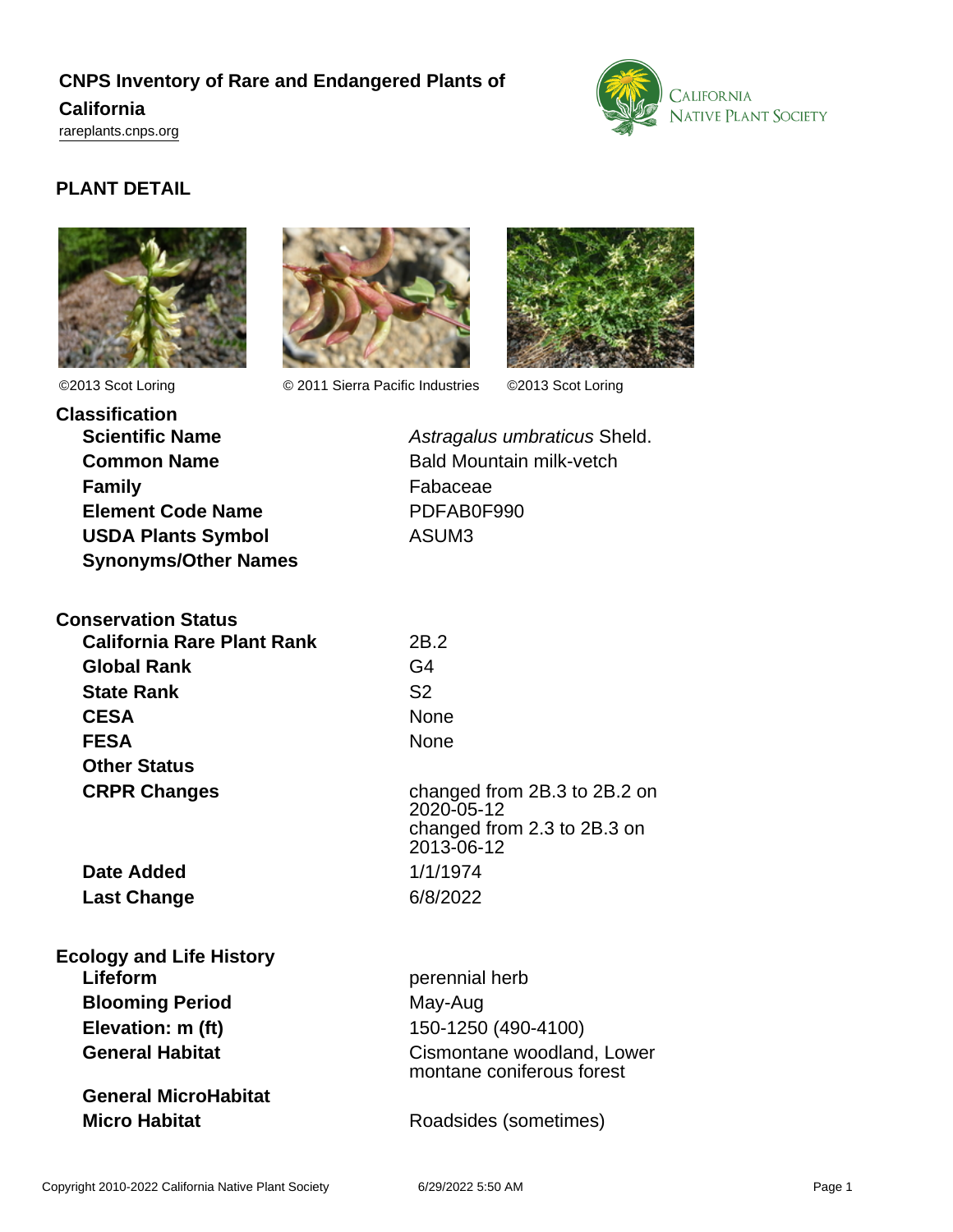|                                  | <b>Element Occurrence Data from California Natural Diversity Database</b> |
|----------------------------------|---------------------------------------------------------------------------|
| <b>Total Element Occurrences</b> | 33                                                                        |
| <b>Element Occurrence Ranks</b>  |                                                                           |
| Excellent (A)                    | 4                                                                         |
| Good (B)                         | 8                                                                         |
| Fair (C)                         | 7                                                                         |
| Poor (D)                         | 1                                                                         |
| None $(X)$                       | 1                                                                         |
| Unknown (U)                      | 12                                                                        |
| <b>Occurrence Status</b>         |                                                                           |
| Historical, $> 20$ years         | 10                                                                        |
| Recent, $<$ 20 years             | 23                                                                        |
| <b>Presence</b>                  |                                                                           |
| <b>Presumed Extant</b>           | 32                                                                        |
| <b>Possibly Extirpated</b>       |                                                                           |
| <b>Presumed Extirpated</b>       |                                                                           |
|                                  |                                                                           |

### **Location**

**CA Endemic** No

**Counties**

Humboldt (HUM)

#### **States**

California (CA), Oregon (OR)

### **Quads**

Bald Hills (4112328), Broken Rib Mtn. (4112386), Fish Lake (4112336), French Camp Ridge (4112327), Holter Ridge (4112338), Hupa Mountain (4112317), Johnsons (4112337), Lord-ellis Summit (4012387), Maple Creek (4012377), Showers Mtn. (4012356), Tish Tang Point (4112315), Weitchpec (4112326), Willow Creek (4012386)

#### **Notes**

Definitions of codes preceding a county and/or quad:

\* Presumed extirpated

(\*) Possibly extirpated

Species may be present in other areas where conditions are favorable. These data should NOT be substituted for pre-project review or for on-site surveys.

### **General Notes**

On watch list in OR.

### **Distribution**

### **Threats**

Threatened by logging and road maintenance.